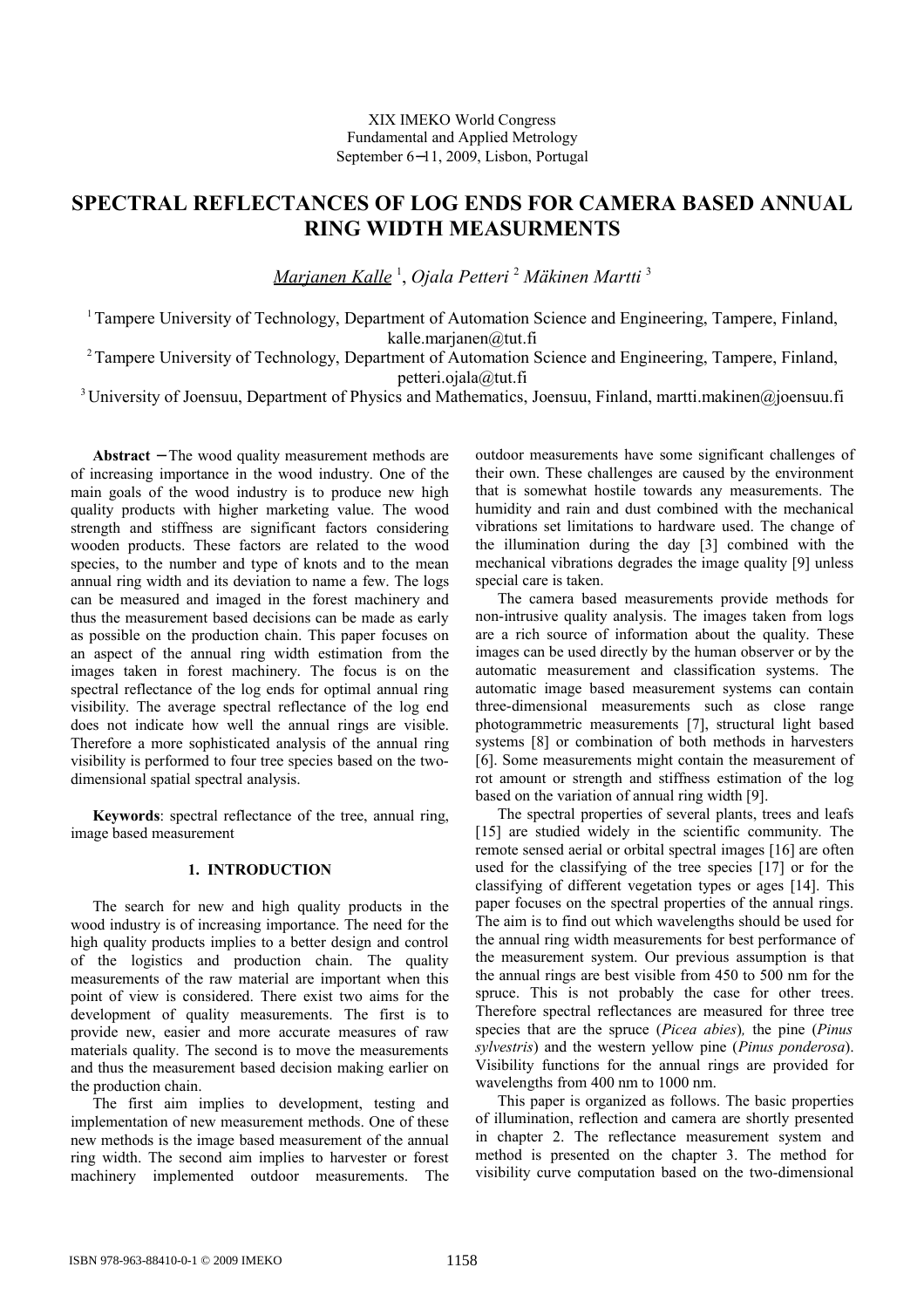spectrum is presented on chapter 4. The resulting mean reflectance curves and visibility curves for the four selected wood species are given in chapter 5. Finally, the conclusions are drawn from the visibility curve measurements.

## **2. ILLUMINATION, REFLECTION AND CAMERA**

The spectral properties of illumination, reflection of target and quantum efficiency of an image sensor are equally important factors in imaging. The success of the image based measurement system is based on these factors. If one factor is limited, others should change in order to keep result the same [1]. A simplified model for the value of the gray scale digital image pixel is of a form

$$
P = k \int_{\lambda_1}^{\lambda_2} S(\lambda) \rho(\lambda) \eta(\lambda) d\lambda , \qquad (1)
$$

where *P* is the measured grey value, *k* is a scaling factor,  $\lambda_1$  and  $\lambda_2$  are the lower and upper limits of the light wavelength band used,  $S(\lambda)$  is the spectral energy distribution of the light source,  $\rho(\lambda)$  spectral reflectance of the target and  $\eta(\lambda)$  is the quantum efficiency of camera sensor.

The spectral properties of the light source can be optimized for the outdoor use. In [3] LED illumination and a camera filter with a matching pass band are used to observe annual rings. Use of matched LED illumination-camera filter combination achieved imaging that is independent of the ambient light (natural light, lights of the forest machinery etc.). The spectral properties of the light (and the optical filters) should be matched to the annual rings spectral properties also to provide a maximal performance. Therefore the measurement of the annual ring visibility is needed.

The fundamental components of wood (lignin, cellulose, water) have an uneven spectral response [2] and thus some wavelengths are more effective in the observation of specific features involving aforementioned components than others. The spring wood and the summer wood differ in their structures and are visually different thus are enabling the computation of annual ring widths.

The camera quantum efficiency is one of the three basis factors of imaging. The quantum efficiency is the number of independent electrons produced per photon [12] and is always smaller than one. The common day light digital cameras having silicon based sensors tend to be sensitive to radiation from approximately 350 nm to 1150 nm [12]. The effect of the camera quantum efficiency is not discussed in this paper although it is important factor on the imaging system design.

# **3. SPECTRAL REFLECTANCE MEASUREMENT**

Studied tree species are the spruce (*Picea abies*)*,* pine (*Pinus sylvestris*) and the western yellow pine (*Pinus ponderosa*). Samples are plank ends. The samples (spruce, pine, and western south pine) are of ordinary, dried wood planks with ends smoothed with belt sanding machine to remove the roughness caused by the cutting process. Five pine samples, two spruce samples and two western yellow pine samples were measured.

Spectral reflectance of the tree species is studied by spectral camera (*Adimec*®*-1600m*). Spectral camera equipment is located at University of Joensuu, InFotonics Centre. Camera is based on PGP (prism-grating-prism) component and CCD-detector having 1600 x 500 elements. Samples are illuminated with a white light source, angle of incidence being 45°. The camera is located to the normal of the sample (45°/0° geometry). One line is imaged at the time, and the final spectral image is combination of the scanned lines. The sample is moved in steps of 0.01 that are also the spatial resolutions in vertical direction. Reflectance as a function of wavelength is measured for each pixel, i.e. vertical cells of the CCD-detector represent spatial information (pixels of the measured line) and horizontal cells wavelength distribution of the reflected light. Spectral range is from 400 nm to 1000 nm. Spectral interval of 5 nm is used in both cameras.

An example of the measured image data is provided in Fig. 1.



Fig. 1. Example of the western yellow pine (*Pinus ponderosa*) plank end reflectance measurement. The wavelengths are 400, 500, 600, 700, 800 and 900 nm. The gray values of the images are visually comparable. The images show a trend of higher mean reflectance in longer wavelengths. The visibility of the annual rings seems to vary between the different measurements. The image at

900 nm appears to be noisy.

# **4. VISIBILITY CURVE FOR ANNUAL RINGS**

The main goal of the plank end spectral analysis is to find the best possible wavelengths to annual ring analysis. The spectral camera measures a series of images as a function of wavelength. This allows the use of image processing techniques to estimate the visibility of annual rings for each wavelength separately. The annual ring visibility can be estimated using several measures. The visibility can be expressed as contrast [13] of the spring wood and the summer wood mean intensities. The average contrast between the previous summer wood and the current spring wood as a function of wavelength is defined as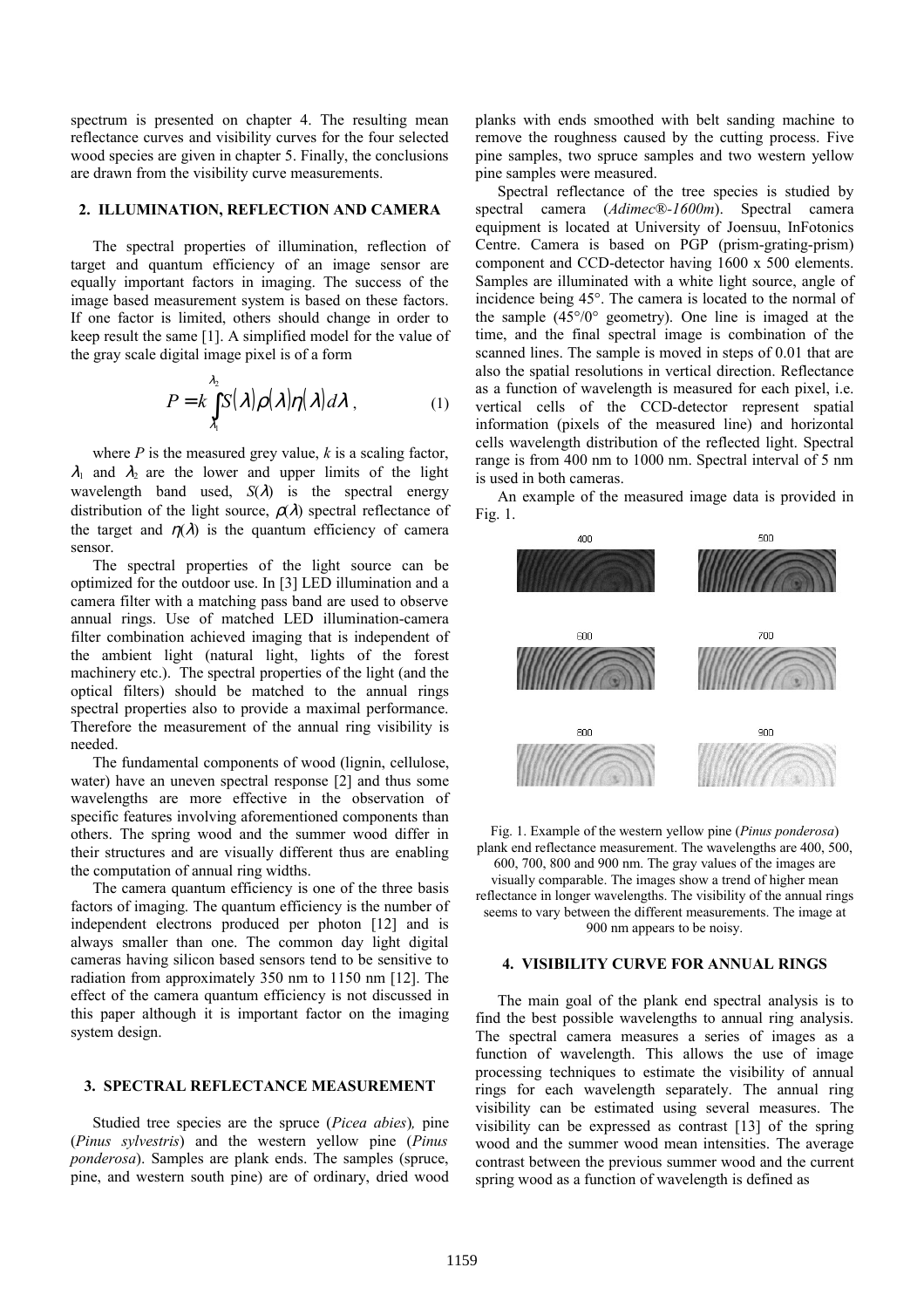$$
C(\lambda) = \frac{\mu_{sp}(\lambda) - \mu_{su}(\lambda)}{\mu_{su}(\lambda)},
$$
\n(2)

where  $\mu_{sp}(\lambda)$  is the mean intensity of the spring wood and the  $\mu_{su}(\lambda)$  is the mean intensity of the spring wood.

The contrast computation requires segmentation of the image to the summer and spring wood. This might be somewhat difficult due to the fact that there seems to be no clear border between the spring and the summer wood during the same growth season. The change of intensities is clearer between previous the summer wood and the current spring wood. Example of this is shown in Fig. 2.



Fig. 2. The change of intensity between the summer and the spring wood. The upper part of the image shows a western yellow pine (*Pinus ponderosa*) at 500 nm. The black horizontal line shows where the intensity profile is taken. The intensity profile is shown on the lower part of the image. There is no clear border between the spring and summer wood during the same growth season. The clearest difference is between the previous summer wood and the current spring wood.

The need for the direct segmentation of the plank end is not necessary if different visibility measurements from the contrast are used. The visibility curve estimation can be based on the different variance metrics such as signal-tonoise ratio [10]. Two different metrics are used for the annual ring visibility characterization. The first metric is the standard deviation of the total signal divided with the estimated noise. The first metric is defined as

$$
V_1(\lambda) = \frac{\sigma(\lambda)}{\sigma_N(\lambda)},
$$
\n(3)

where  $\sigma(\lambda)$  is the standard deviation of the image and  $\sigma_{\text{M}}(\lambda)$  is the standard deviation of the estimated noise. The noise can be estimated as in [18] or from the power spectrum using radial frequencies larger than 0.5 with whiteness assumption. Both methods should produce quite similar results.

The second visibility function is the ratio of the estimated annual ring standard deviation and the estimated background. The second visibility function is defined as

$$
V_2(\lambda) = \frac{\sigma_A(\lambda)}{\sigma_B(\lambda)},
$$
\n(4)

where  $\sigma_A(\lambda)$  is the standard deviation of the annual rings and  $\sigma_B(\lambda)$  is the standard deviation of the background.

The estimation of the standard deviations is based on the 2-D Fourier-power spatial spectrum estimates. The spatial power spectrum density function (*psd*) describes the variance of the signal as a function of frequency after trend removal [10].

### *4.1. 2-D Fourier-transform and power spectrum*

The spectral camera produces an image series. The image at wavelength  $\lambda$  are denoted as  $f(o, p)$ , where *o* and *p* are the positions of the pixels in the image using matrix *ij*coordinate system. The 2-D signal or image  $f(o, p)$  is a *M* x *N* matrix and is defined as

$$
f(o, p) = \begin{bmatrix} f(1,1) & \dots & f(1,N) \\ \vdots & & \\ f(M,1) & \dots & f(M,N) \end{bmatrix}
$$

The 2-D discrete Fourier-transform represents the 2-D signal as a sum of complex sinusoids. The 2-D Fourier transform as commonly known matrix notation is

$$
F(u, v) = \Phi(m, m) f(o, p)\Phi(n, n), \qquad (5)
$$

where *u* and *v* are the frequency axes,  $u = kf_x/N$ ,  $k = 0,1$ , …, *N*−1 and *v* = *lf*y/*M*, *l* = 0,1,…, *M*−1. The Φ(*m*, *m*) and Φ(*n*, *n*) are the forward transformation kernels. The 2-D signal spatial resolutions are  $f_x$  [1/mm] and  $f_y$  [1/mm].

The *J* x *J* forward transformation matrices Φ(*J*, *J*) contain the complex sinusoids and are defined as

$$
\Phi(J,J) = \frac{1}{J} \exp\left(-i\frac{2\pi}{J}kl\right),\tag{6}
$$

where *i* is the imaginary part and  $k, l = 0, 1, \ldots, J-1$ .

The 2-D Fourier transform is rarely computed directly using matrix multiplications. Faster computational methods such as [11] are used instead.

The power spectrum estimate is the squared absolute value of the Fourier-transform. That is

$$
S(u,v) = |F(u,v)|^{2}.
$$
 (7)

The direct power spectrum estimates are rarely used by them selves. The use of rectangular windowing causes spectral leakage. This effect and the random variation can be reduced using the Welch-estimate [5].

An example of a log end and its spatial spectrum is given in Fig 3.

#### *4.2. Variance estimation from 2-D spectrum*

The sum of the discrete 2-D spectrum over the spatial frequencies equals to the total variance of image (after removal of mean and long wave lengths). The variance of the selected spatial frequency region is estimated as the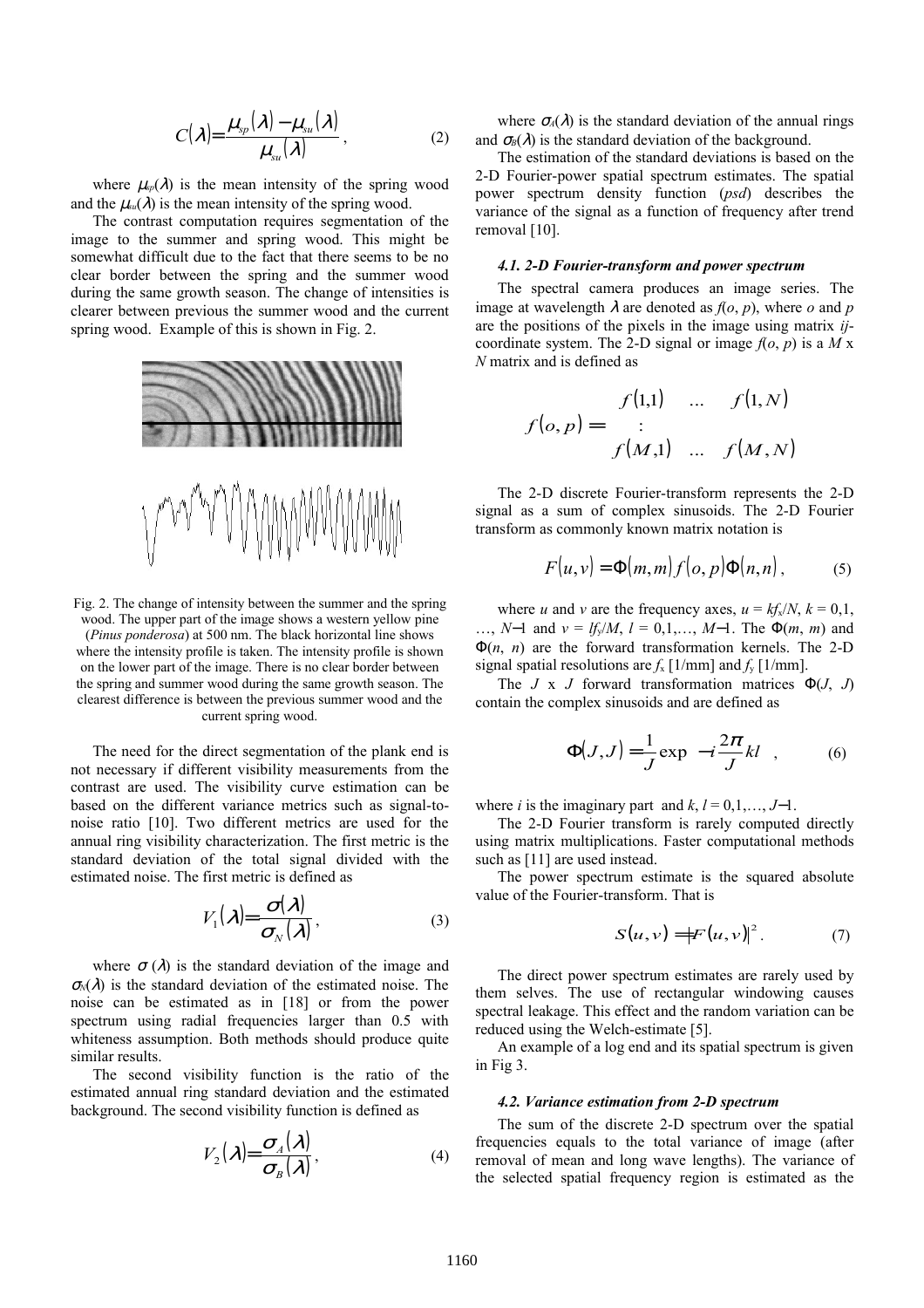sums of the volumes over the selected region *v*. The volume elements are considered to have area of ∆*f*x∆*f*y and height of *S*( $u$ ,  $v$ ). The variance at given spatial frequencies  $(q, w)$  is

$$
P = \Delta f_x \Delta f_y \sum_{q \in v \text{ weV}} S(q, w)
$$

where  $\Delta f$ <sub>x</sub> and  $\Delta f$ <sub>y</sub> are the frequency resolutions of the frequency axes in x- and y- directions. The estimate of the frequency resolution in x-direction are defined for the Welch estimate as

$$
\Delta f_x = \frac{f_x}{n}.
$$

The selected regions are circular in the spectral domain thus selecting a region that has constant radial frequency. The minimum and maximum radial frequencies are selected based on the annual ring widths. An example of the selected spatial frequency domain is shown in Fig. 4.



Fig. 3. An example of the log end and its spatial power spectrum. The upper part of the image shows a pine (*Pinus sylvestris*). The computed spatial power spectrum is shown on the lower part of the image. The areas having the most variance are shown as brighter colour. The bright disk or circular like structure in the centre of the spectrum is caused by the annual rings.



Fig. 4. An example of the spatial domain used for the visibility curve estimation. The white areas are used for the variance estimation. The dark vertical line is left out of the computation due to removal of scanning artefacts.

# **5. RESULTS OF THE REFLECTANCE AND VISIBILITY CURVE COMPUTATION**

The resulting mean curves are shown for pine (*Pinus sylvestris*), spruce (*Picea abies*) and for western yellow pine (*Pinus ponderosa*) in Fig. 5, Fig. 6, and Fig. 7, respectively.

The resulting visibility curves from the first method for the pine, the spruce and the western yellow pine are shown in Fig 8., Fig 9., and Fig 10., respectively. The visibility curves visibility curves from the second method for the pine, the spruce and the western yellow pine are shown in Fig 11., Fig 12., and Fig 13., respectively.



Fig. 5. The mean reflectance curves for five pine (*Pinus sylvestris*) samples.



Fig. 6. The mean reflectance curves for two spruce (*Picea abies*) samples.



Fig. 7. The mean reflectance curves for two western yellow pine (*Pinus ponderosa*) samples.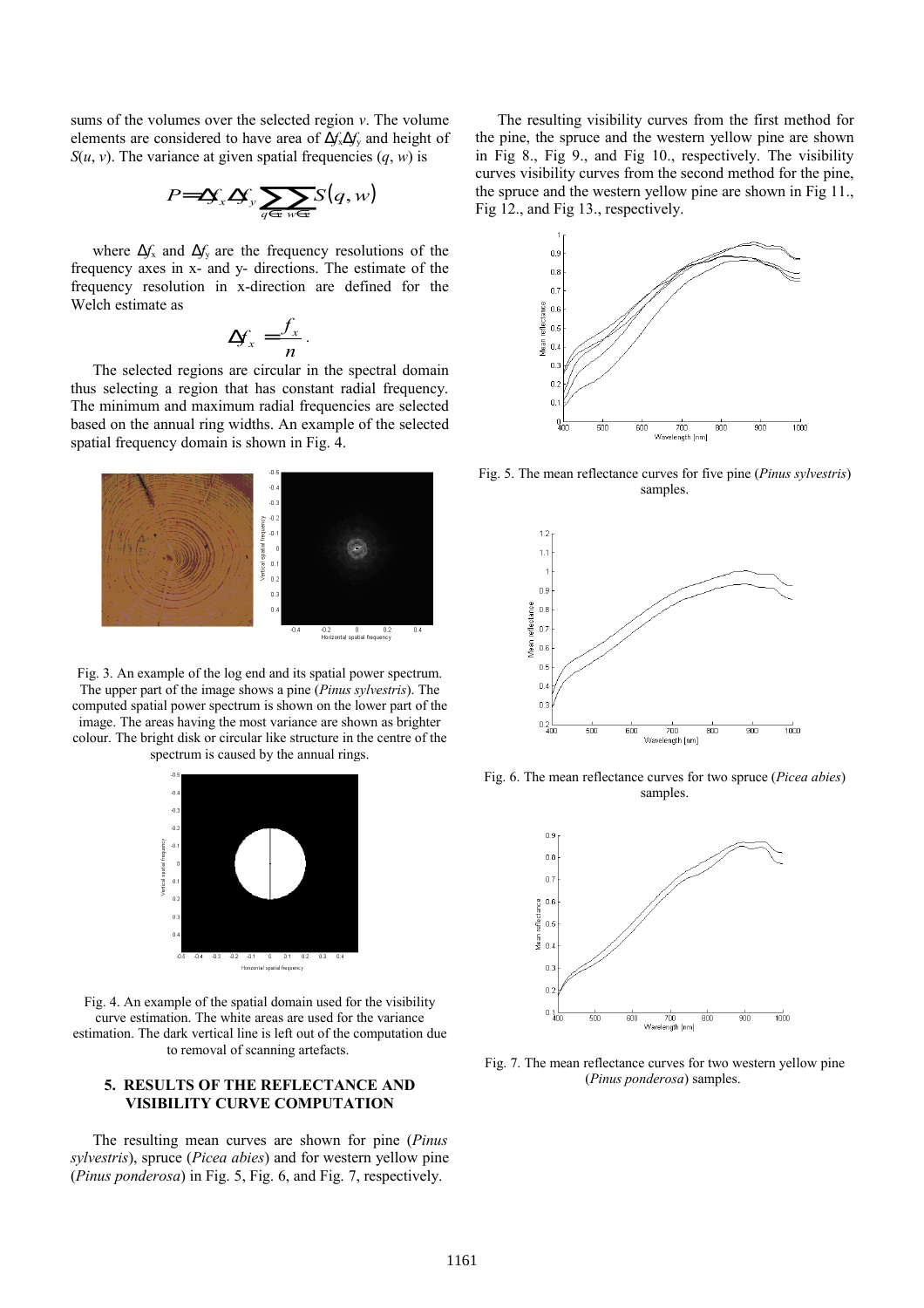

Fig. 8. The visibility curves for five pine (*Pinus sylvestris*) samples using (3). The downwards peak at approximately 950 nm is probably produced by the measurement device.



Fig. 9. The visibility curves for two spruce (*Picea abies*) samples using  $(3)$ .



Fig. 10. The visibility curves for two western yellow pine (*Pinus ponderosa*) samples using (3).



Fig. 11. The visibility curves for five pine (*Pinus sylvestris*) samples using (4). The downwards peak at approximately 950 nm is probably produced by the measurement device.



Fig. 12. The visibility curves for two pine (*Picea abies*) samples using  $(4)$ .



Fig. 13. The visibility curves for two western yellow pine (*Pinus ponderosa*) samples using (3). The level of visibility metrics are of different level.